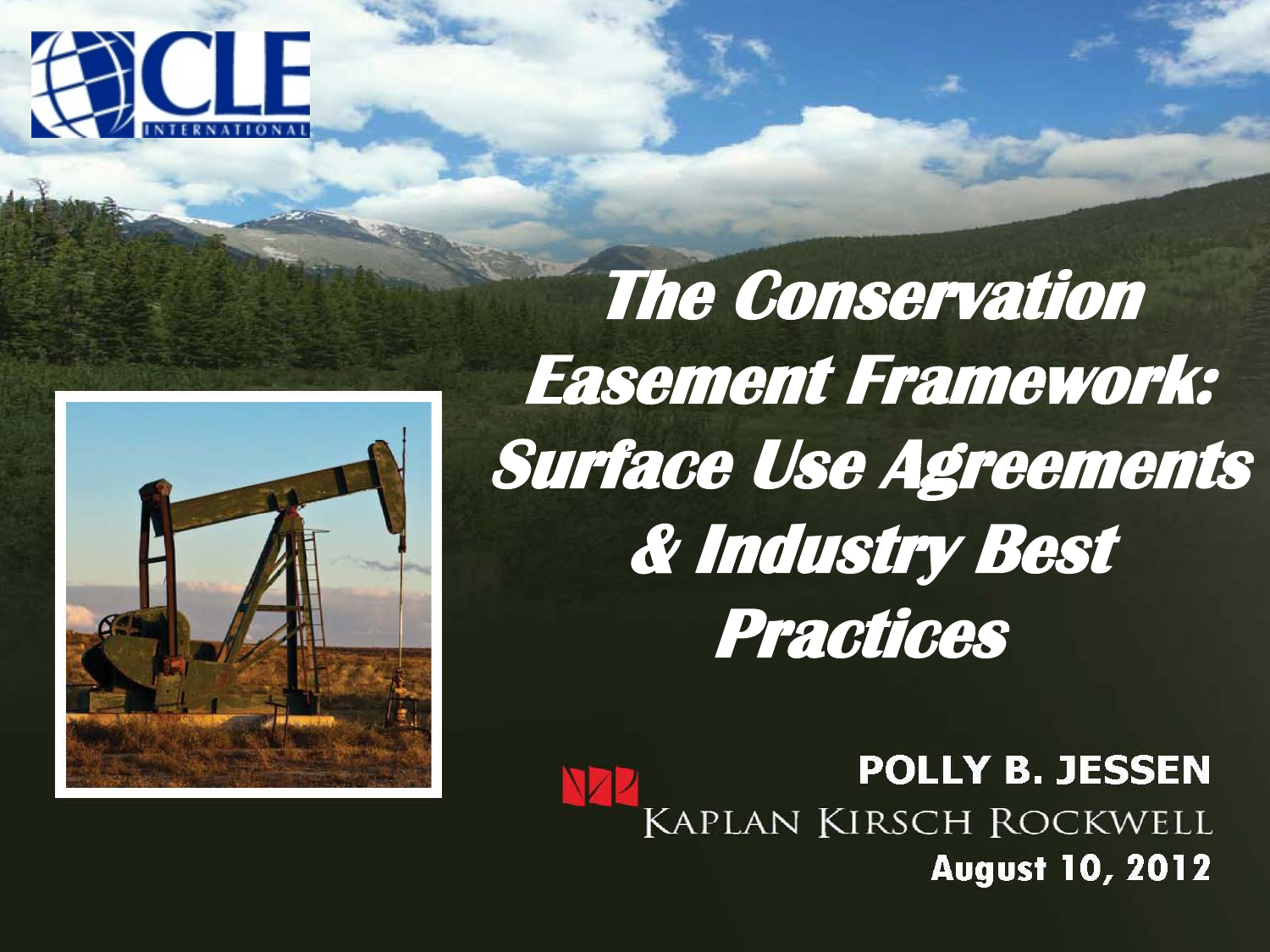### **Surface Use Agreements**

- **What is a surface use agreement?**
	- **Agreements between mineral interest owners and surface owners regarding reasonable use of the surface**
- **Background law:** 
	- **"reasonable accommodation"**
	- **C.R.S. 34-60-127**
- **Relative bargaining power of the parties will affect the terms**

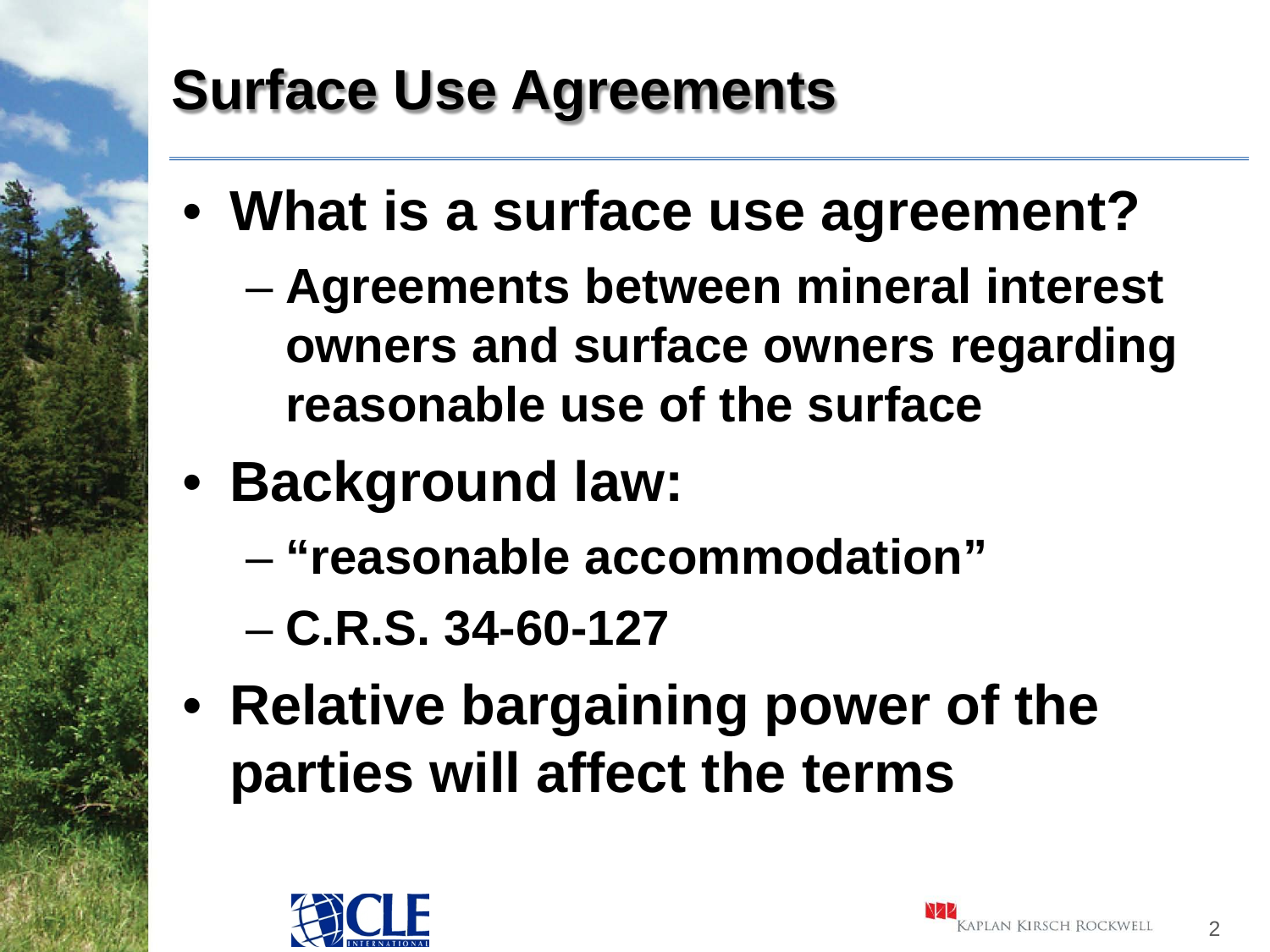### **Surface Use Agreements and Conservation Easements**

- **Preserve tax benefits**
	- Allow only activities "not irremediably destructive of significant conservation interests" with a "limited localized impact" on land
- **Preserve conservation values**
- **Clarify rights and obligations of all interest owners**

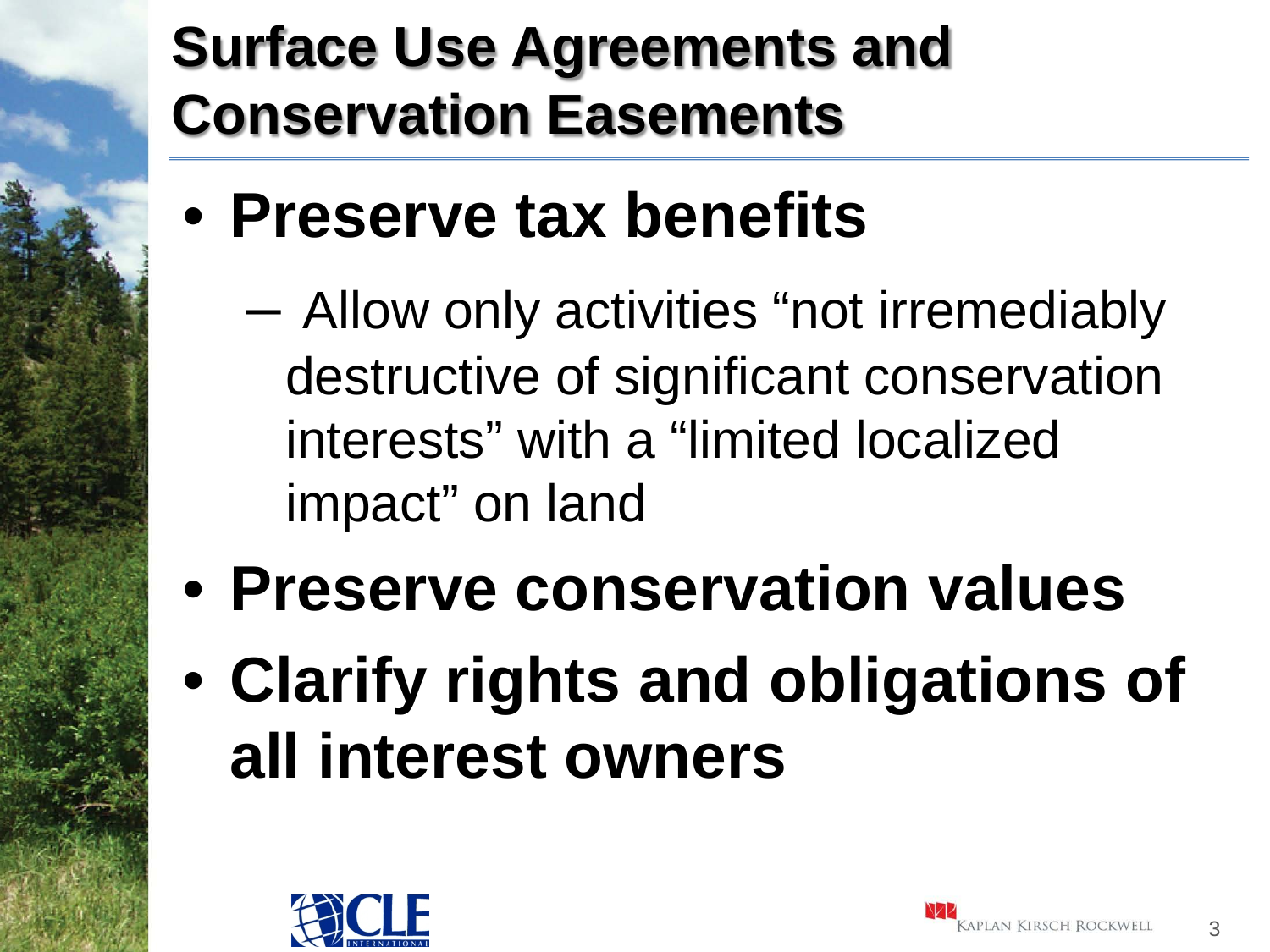# **Timing of Surface Use Agreements**

- **No severed estate?**
	- **The conservation easement is binding on the mineral estate**
	- **SUA can be done at the time of the mineral lease/development**
- **Severed estate?**
	- **At the time of the conservation easement, if possible**
	- **At the time of the application for permit to drill**
		- **COGCC rules require notice and a "good faith" consultation (Rule 305, 306)**
		- **BLM authorization requires negotiation**

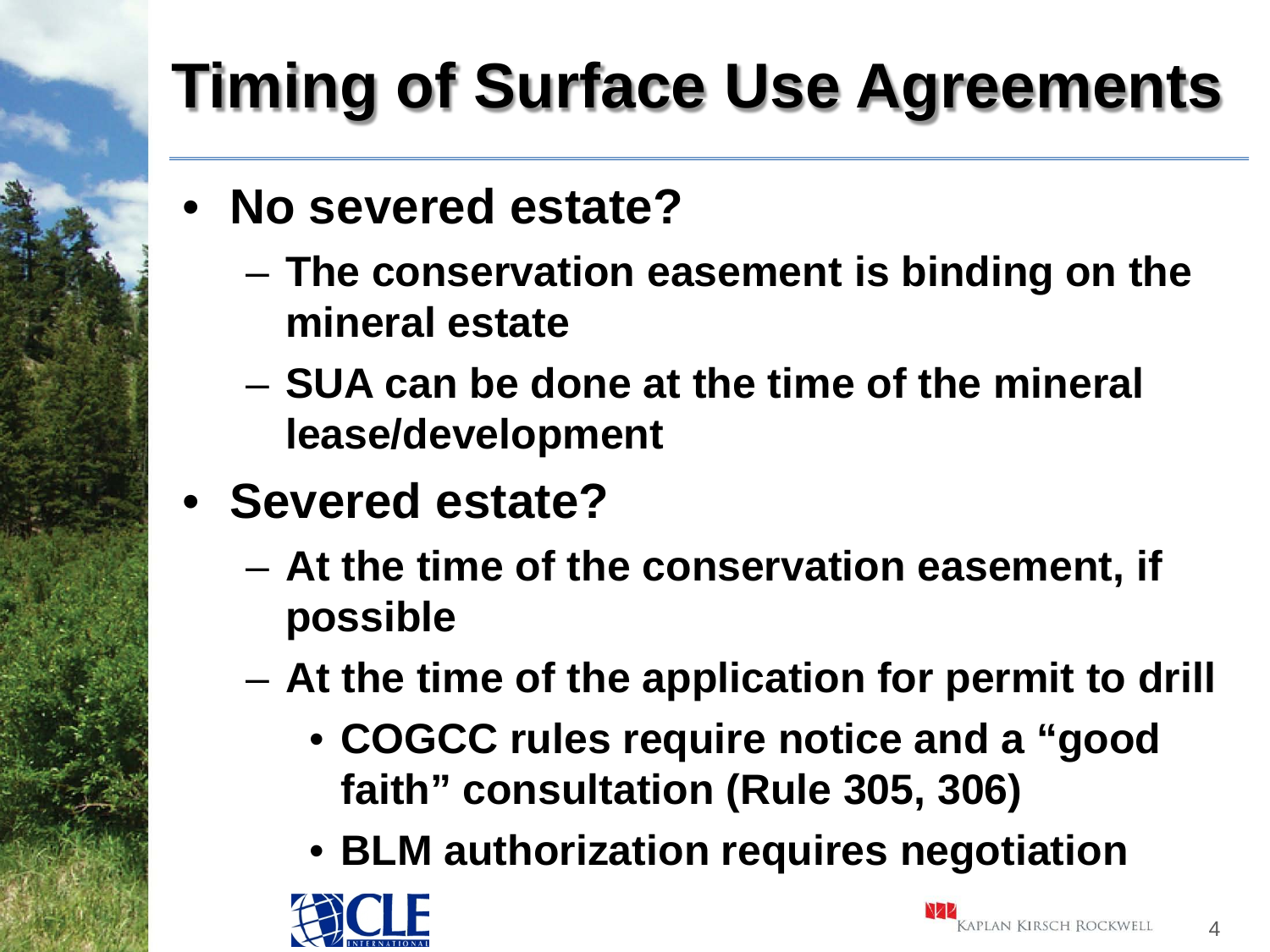# **No Surface Use Agreement?**

- **No contractual mechanism for assuring compliance with conservation easement**
- **"reasonable accommodation" always applies**
- **COGCC Rules and Policies**
	- **e.g., Rule 317B, Series 800, 1000, 1200**
	- **On Site Inspection Policy**
	- **http://cogcc.state.co.us/**

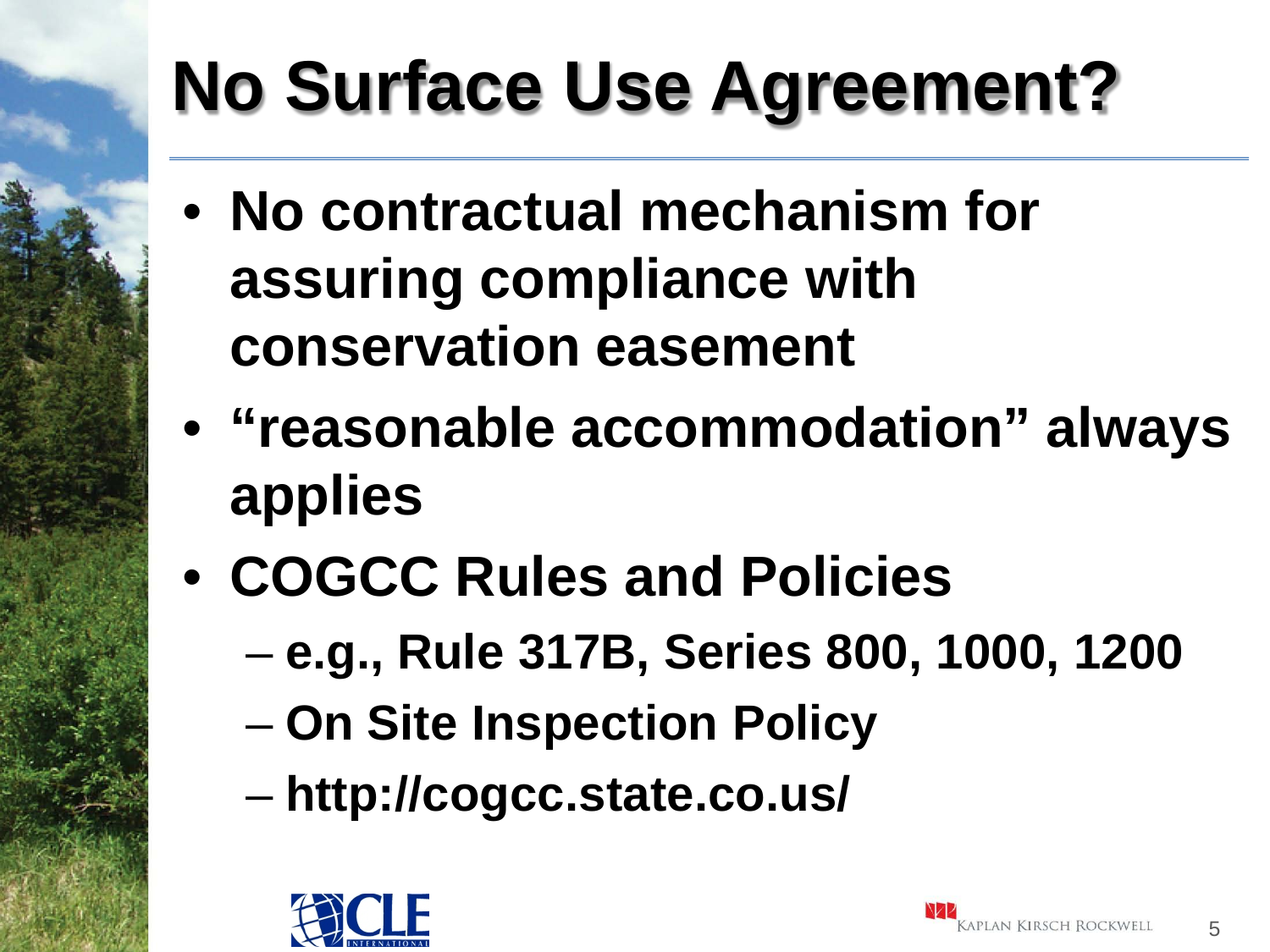## **Contents of a Surface Use Agreement**

- **Parties**
- **Term**
- **Operations** 
	- **Operation Areas/Wellsites**
	- **Scope of Access**
	- **Operation Restrictions**
	- **Surface facility restrictions**
	- **Hours of operation/noise/light**
	- **Remediation and reclamation**
	- **Notices**
- **Releases, indemnities, bonds, insurance**
- **Breach and remedies**
- **Recording**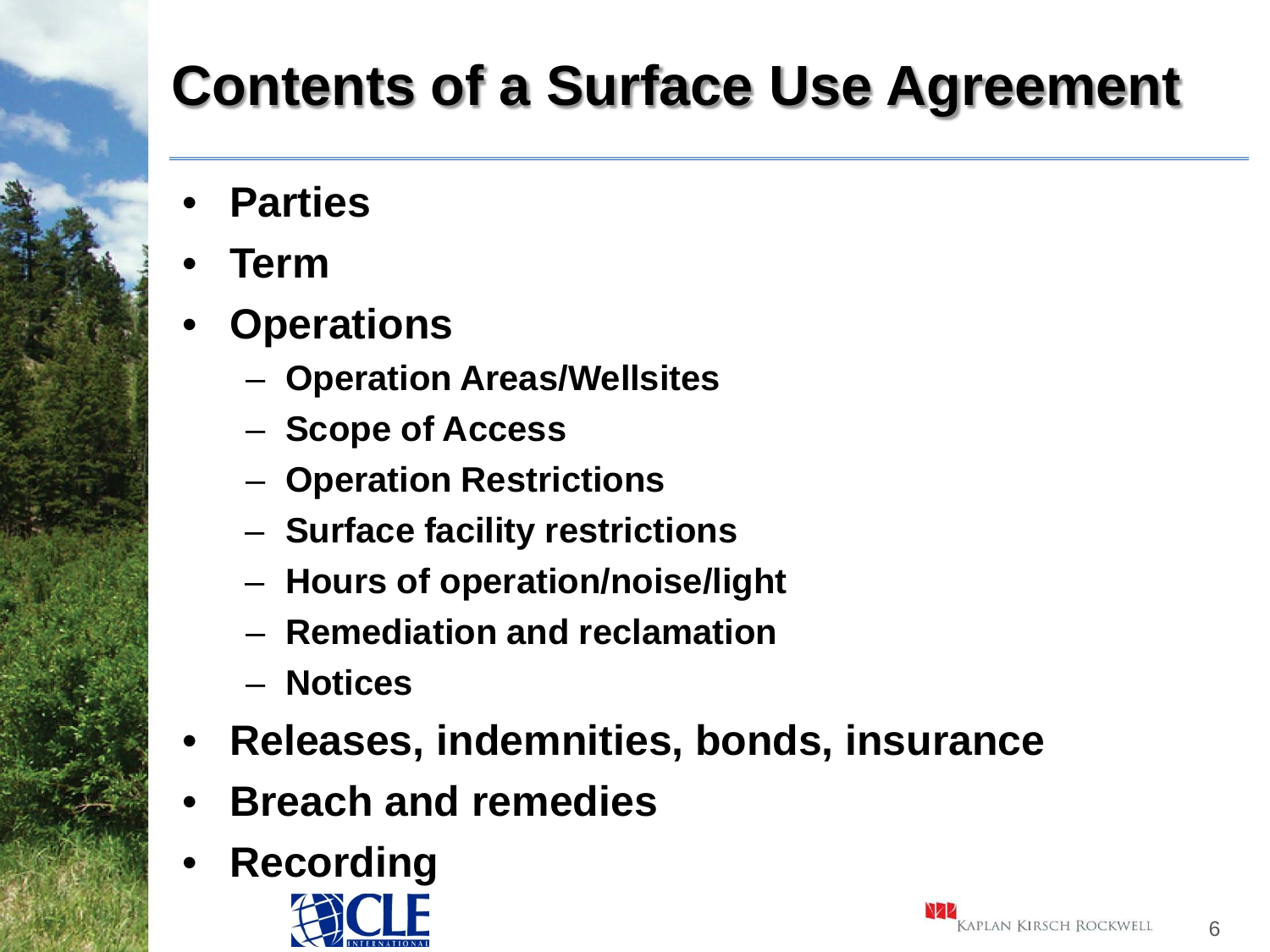# **Illustrations**





□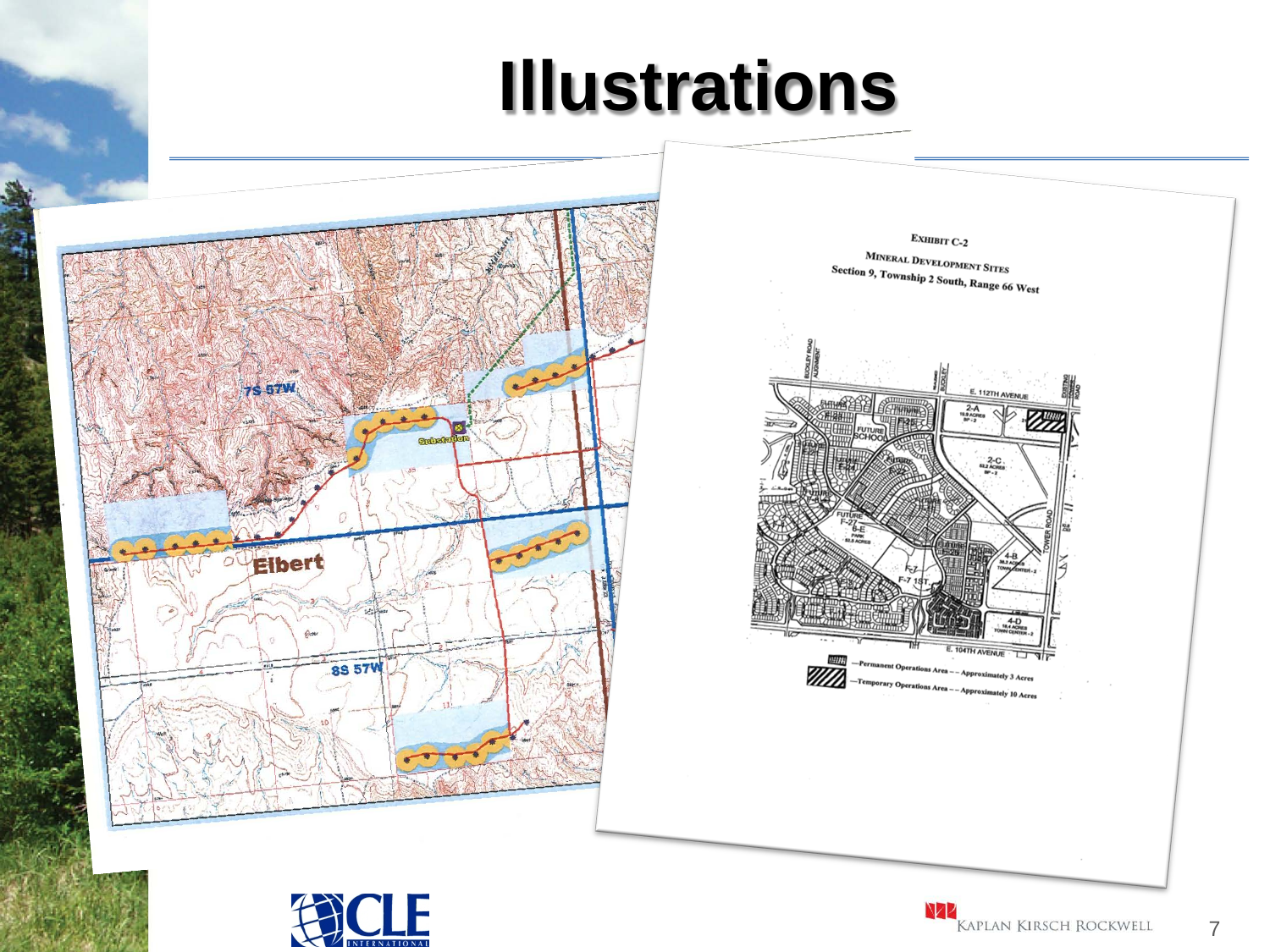# **Practice Pointers**

- **Know what, if any, interests the surface owner holds**
- **Integrate documents if possible**
- **Notice of activities to all parties**
- **Others?**